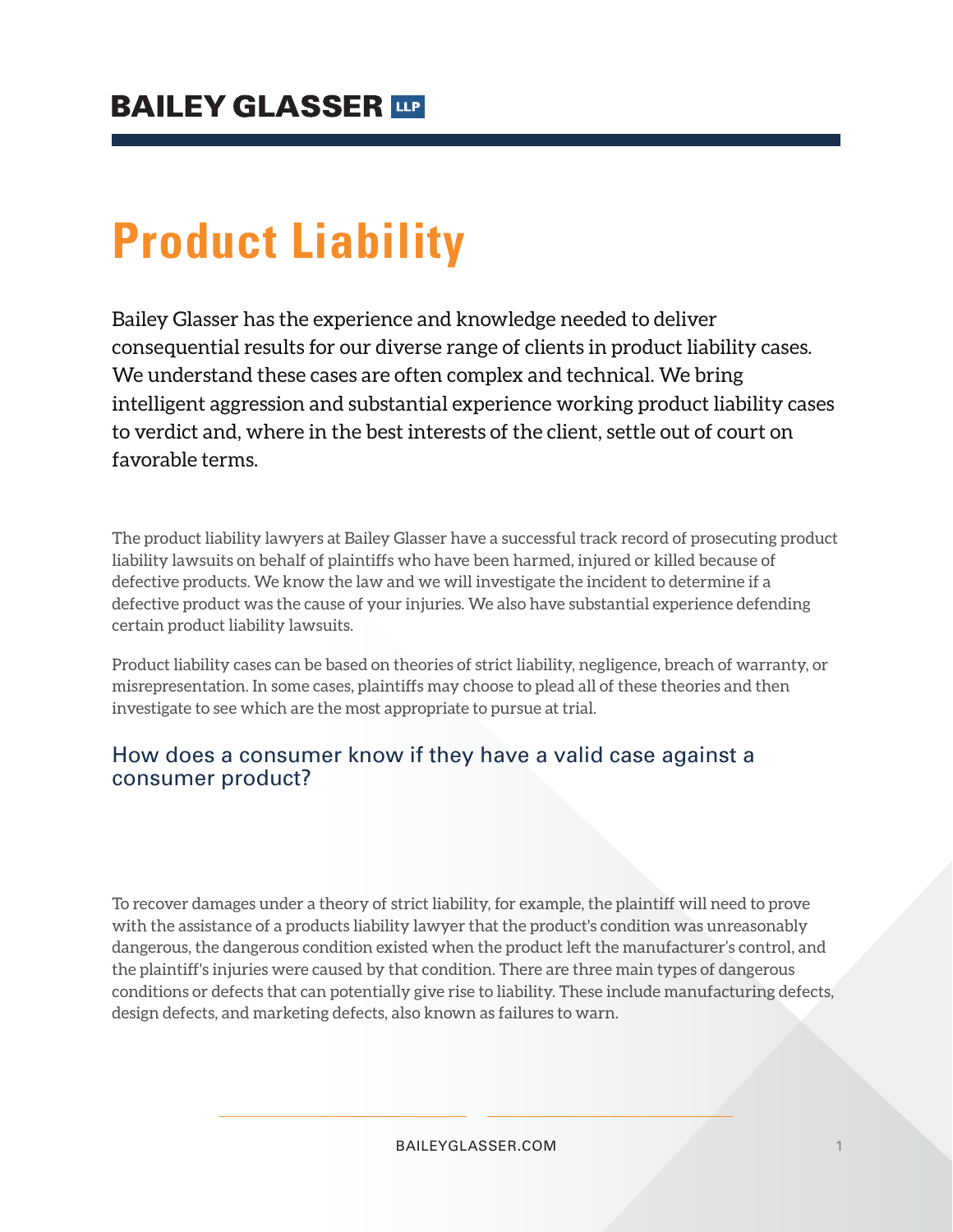## **BAILEY GLASSER TIP**

PRODUCT LIABILITY

If you successfully prove your case, you can potentially recover a wide range of compensatory damages, including medical bills, out-of-pocket expenses, the costs of future treatment, loss of income, mental anguish, and pain and suffering.

### How do I know if I have a defective firearm?

#### **Experience**

- Represented and continue to represent several individuals and families of those killed or injured by defective Taurus pistols that can fire when dropped; also represented a class of persons who purchased these defective and dangerous pistols, securing replacements and repairs for more than 1 million eligible guns
- *In Re Atrium Medical Corp. C-Qur Mesh Products Liability Litigation,* MDL No. 2753 (Plaintiffs' Executive Committee); this MDL consolidates federal lawsuits from all across the country against Atrium Medical Corporation and the lawsuits allege that the C-Qur Hernia Mesh manufactured by Atrium is defective and produces an allergic or inflammatory reaction which has caused serious injuries, including, organ perforations and bowel obstructions
- Served on the Plaintiffs' Lead Counsel Committee in the Toyota Unintended Acceleration MDL for the personal injury and wrongful death cases; worked extensively on this years-long litigation that resulted in hundreds if settlements for plaintiffs injured or killed in UA-related crashes, and over \$1 billion in recovery for those who suffered diminution in value of their Toyota vehicles; Bailey Glasser was the only law firm to have to have partners serve on both the Economic Loss and Personal Injury/Wrongful Death Committees in that case
- Participated extensively and served on the Plaintiffs' Steering Committee and the tech subcommittee in nationwide litigation against Volkswagen arising out of fraud in connection with its allegedly "clean" diesel vehicles; reached the largest automotive defect class action settlement in history (over \$11 billion)
- Obtained a confidential settlement for young man injured from an exploding food container

#### **News & Insights**

U.S. Supreme Court Rejects Appeal By Monsanto In Victory for Roundup Cancer Victims 06.21.2022

U.S. Solicitor General Sides With Cancer Victims In Appeal of \$80 Million Roundup Verdict 05.11.2022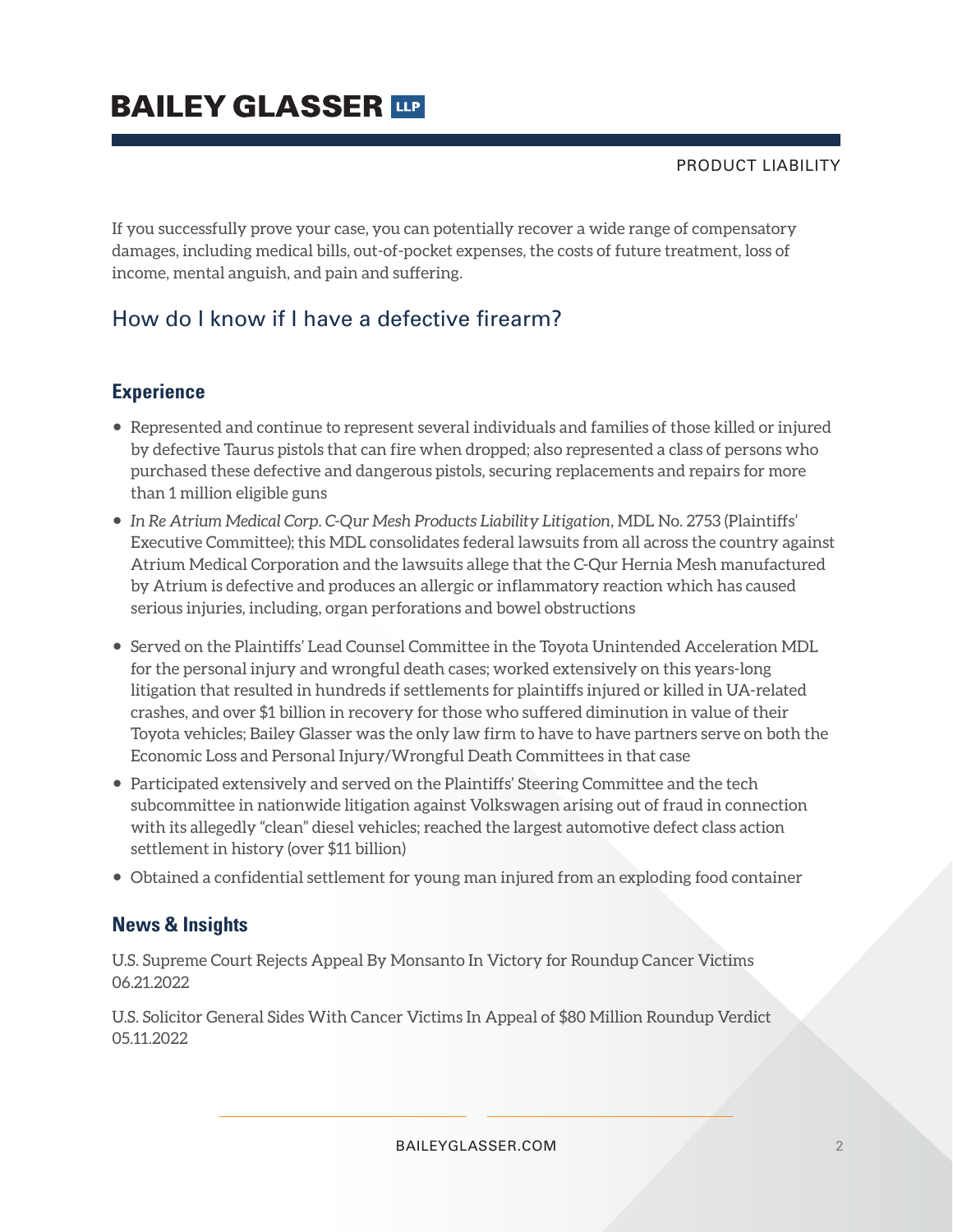## **BAILEY GLASSER TIP**

PRODUCT LIABILITY

Bailey Glasser Adds Trial Lawyer Todd Mathews as Partner in St. Louis Office 09.20.2021

Home Is Where the Harm Is: Peloton Treadmill Injuries 09.16.2021

Bailey Glasser Opening California Office Led By Arthur Bryant and Todd Walburg 02.12.2020

Bailey Glasser Named To 2020 Best Law Firms In America 11.01.2019

Bailey Glasser Prevails in Volkswagen "Clean Diesel" Litigation, Secures \$96.5 Million Settlement 09.05.2019

Bailey Glasser Lawyers Named to 2020 Best Lawyers 08.15.2019

Bailey Glasser Ranked Nationally, and in Charleston and DC, For High-Stakes Litigation 11.02.2018

Brian Glasser Named Lawyer of the Year by Best Lawyers 08.22.2018

Bloomberg Businessweek Article About Defective Taurus Guns Features Bailey Glasser Lawsuit 03.27.2018

Class-Action Lawsuit Filed Against Equifax Over Security Breach 09.26.2017

Ben Lajoie Co-Authors 'Product Hopping' Update in Law360 Article 09.05.2017

CVS To Pay Consumers For Allegedly Misleading Eye Health Supplement Claims 08.02.2017

Landmark Settlement Affirmed in Taurus Class Pistol Case 07.07.2017

Federal Judge Certifies Class In Venture Data Telemarketing Case 06.08.2017

Bailey Glasser Lawyers Named to 2017 Best Lawyers® List 08.17.2016